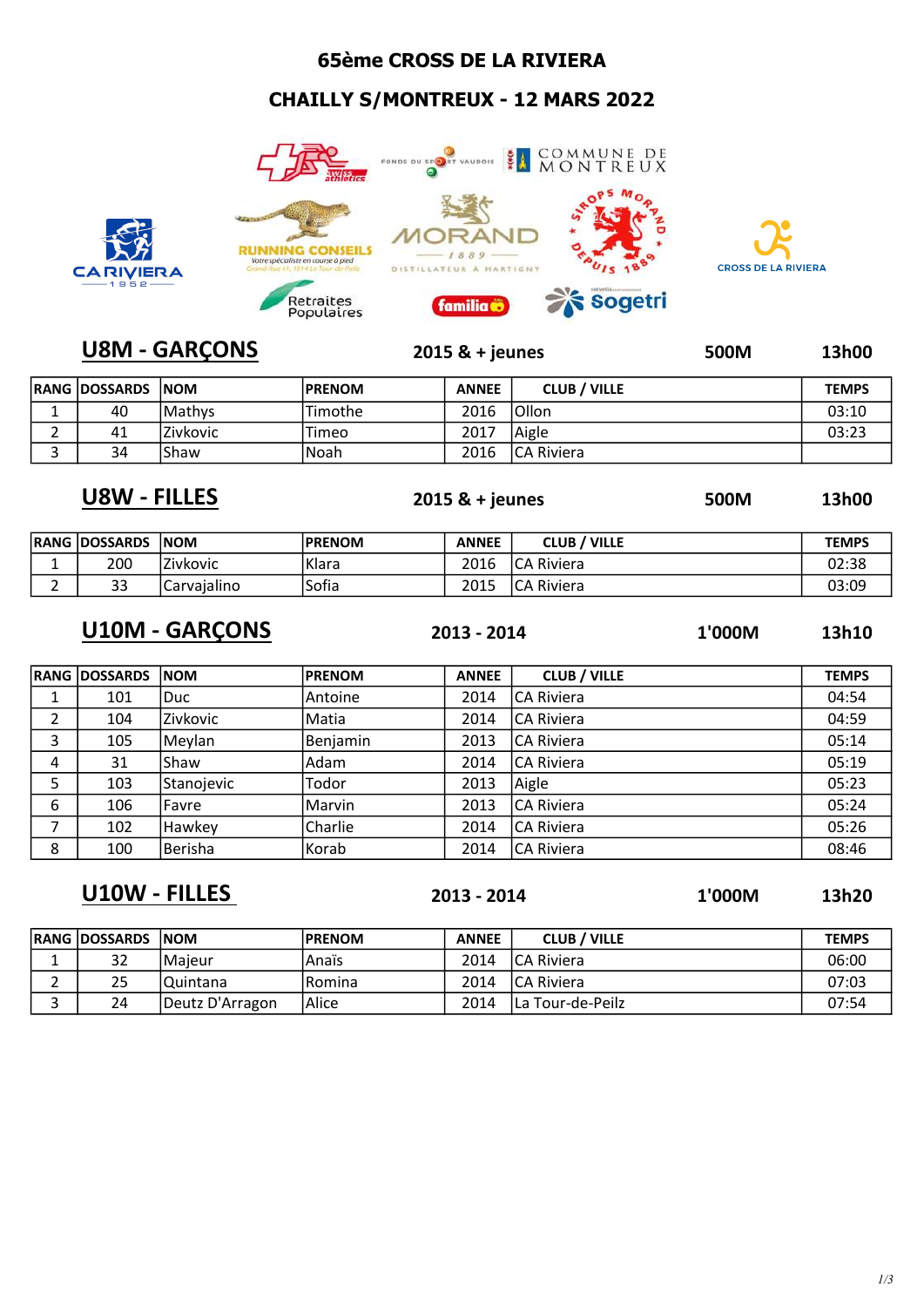## 65ème CROSS DE LA RIVIERA

## CHAILLY S/MONTREUX - 12 MARS 2022







| <b>IRANG</b>   | <b>DOSSARDS</b> | <b>NOM</b>    | <b>PRENOM</b> | <b>ANNEE</b> | <b>CLUB / VILLE</b> | <b>TEMPS</b> |
|----------------|-----------------|---------------|---------------|--------------|---------------------|--------------|
| T              | 12              | <b>Portal</b> | ∣Maël         | 2011         | <b>CA Riviera</b>   | 09:15        |
| $\overline{2}$ | 4               | Meyer         | Thimotée      | 2011         | <b>CA Riviera</b>   | 09:16        |
| 3              | 8               | Ranno         | Yann          | 2012         | <b>CA Riviera</b>   | 09:37        |
| 4              | 1               | Della Croce   | Matteo        | 2011         | <b>ICA Riviera</b>  | 09:39        |
| 5              | 7               | Pfyffer       | Edwin         | 2011         | <b>ICA Riviera</b>  | 10:21        |
| 6              | 3               | Hoose         | Jayson        | 2012         | <b>ICA Riviera</b>  | 10:25        |
| 7              | 13              | Toujani       | Sélim         | 2012         | <b>ICA Riviera</b>  | 10:31        |
| 8              | $\overline{2}$  | Engelberger   | Pierre        | 2012         | <b>CA Riviera</b>   | 10:46        |
| 9              | 6               | Perrot        | Noah          | 2011         | <b>ICA Riviera</b>  | 10:49        |
| 10             | 5               | Müller        | Ben           | 2012         | <b>ICA Riviera</b>  | 10:50        |
| 11             | 9               | Schorderet    | Vadim         | 2012         | ICA Riviera         | <b>DNF</b>   |
| 12             | 10              | Stocklin      | Marceau       | 2011         | <b>ICA Riviera</b>  | <b>DNF</b>   |
| 13             | 11              | Vuadens       | Nathan        | 2012         | <b>ICA Riviera</b>  | <b>DNF</b>   |

## U12W - FILLES 2011 - 2012 2'000M 13h45

|    | <b>RANG DOSSARDS</b> | <b>NOM</b>      | <b>PRENOM</b> | <b>ANNEE</b> | <b>CLUB / VILLE</b> | <b>TEMPS</b> |
|----|----------------------|-----------------|---------------|--------------|---------------------|--------------|
| 1  | 325                  | <b>Dematraz</b> | Zoé           | 2011         | <b>CA Riviera</b>   | 10:11        |
| 2  | 312                  | Mathys          | Charlotte     | 2012         | <b>Ollon</b>        | 10:13        |
| 3  | 318                  | Pousaz          | Julie         | 2011         | <b>CA Riviera</b>   | 10:19        |
| 4  | 306                  | Graf            | Julie         | 2012         | <b>CA Riviera</b>   | 10:23        |
| 5  | 324                  | Zuchuat         | Paloma        | 2011         | <b>CA Riviera</b>   | 10:44        |
| 6  | 311                  | Martinez        | Livia         | 2012         | <b>CA Riviera</b>   | 10:45        |
| 7  | 309                  | Kostadinovic    | Nina          | 2012         | <b>CA Riviera</b>   | 10:46        |
| 8  | 301                  | <b>Betts</b>    | Elodie        | 2012         | <b>CA Riviera</b>   | 10:50        |
| 9  | 322                  | Stähli          | Mathilde      | 2012         | <b>CA Riviera</b>   | 11:36        |
| 10 | 310                  | Malnati         | Meryl         | 2012         | <b>CA Riviera</b>   | 11:46        |
| 11 | 313                  | Meyer           | Eleora        | 2011         | <b>CA Riviera</b>   | 12:14        |
| 12 | 304                  | Dind            | Camille       | 2011         | <b>CA Riviera</b>   | 12:15        |
| 13 | 303                  | Deutz D'Arragon | Inès          | 2011         | <b>CA Riviera</b>   | 13:05        |
| 14 | 314                  | Panchaud        | Léonie        | 2011         | <b>CA Riviera</b>   | <b>DNF</b>   |